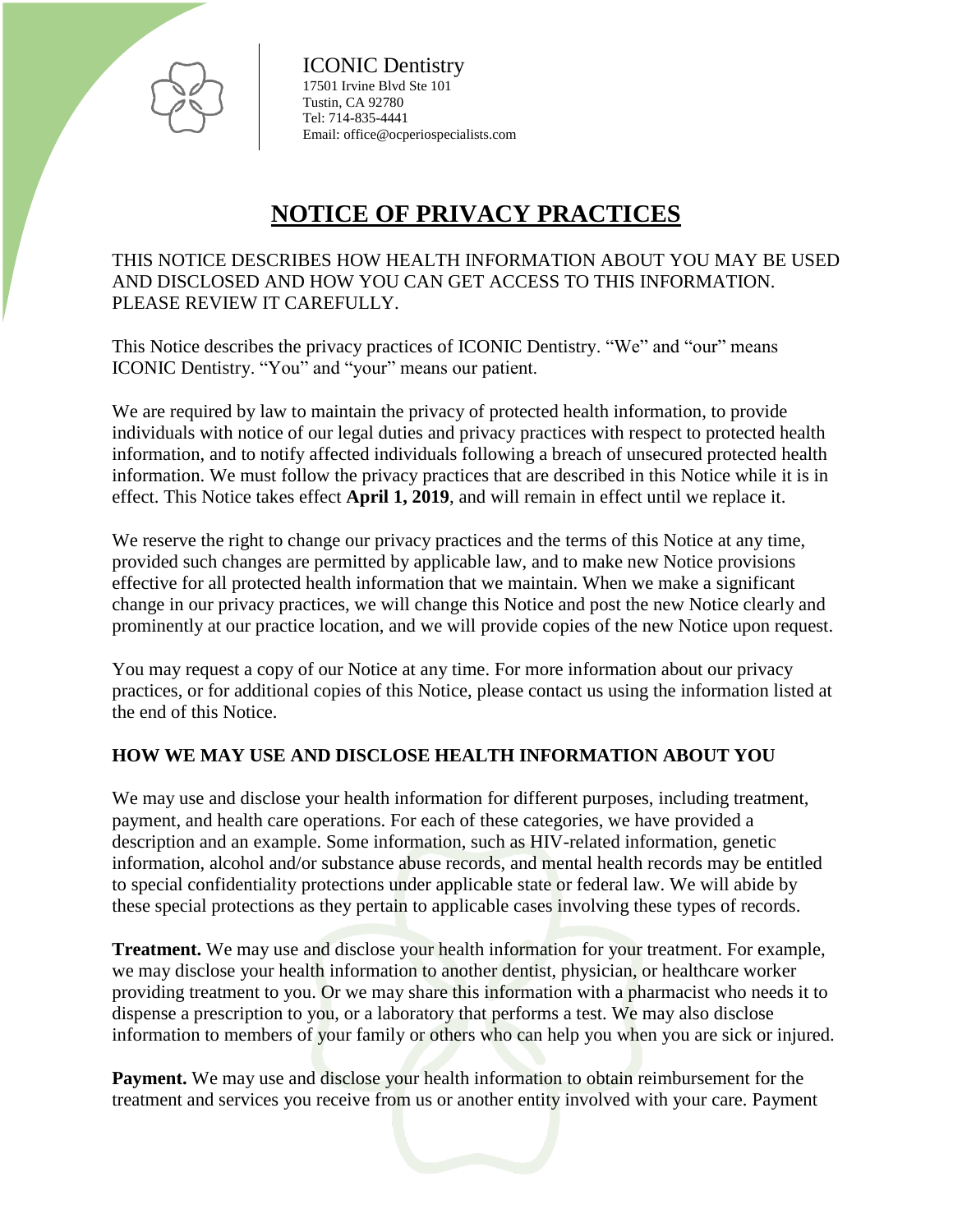

activities include billing, collections, claims management, and determinations of eligibility and coverage to obtain payment from you, an insurance company, or another third party. For example, we may send claims to your dental health plan containing certain health information.

**Healthcare Operations.** We may use and disclose your health information in connection with our healthcare operations. For example, healthcare operations include quality assessment and improvement activities, conducting training programs, and licensing activities.

**Individuals Involved in Your Care or Payment for Your Care.** We may disclose your health information to your family or friends or any other individual identified by you when they are involved in your care or in the payment for your care. Additionally, we may disclose information about you to a patient representative. If a person has the authority by law to make health care decisions for you, we will treat that patient representative the same way we would treat you with respect to your health information.

**Disaster Relief.** We may use or disclose your health information to assist in disaster relief efforts.

**Required by Law.** We may use or disclose your health information when we are required to do so by law.

**Public Health Activities.** We may disclose your health information for public health activities, including disclosures to:

- Prevent or control disease, injury or disability;
- Report child abuse or neglect;
- Report reactions to medications or problems with products or devices;
- Notify a person of a recall, repair, or replacement of products or devices;
- Notify a person who may have been exposed to a disease or condition; or
- Notify the appropriate government authority if we believe a patient has been the victim of abuse, neglect, or domestic violence.

**National Security.** We may disclose to military authorities the health information of Armed Forces personnel under certain circumstances. We may disclose to authorized federal officials health information required for lawful intelligence, counterintelligence, and other national security activities. We may disclose to correctional institution or law enforcement official having lawful custody the protected health information of an inmate or patient.

**Secretary of HHS.** We will disclose your health information to the Secretary of the U.S. Department of Health and Human Services when required to investigate or determine compliance with HIPAA.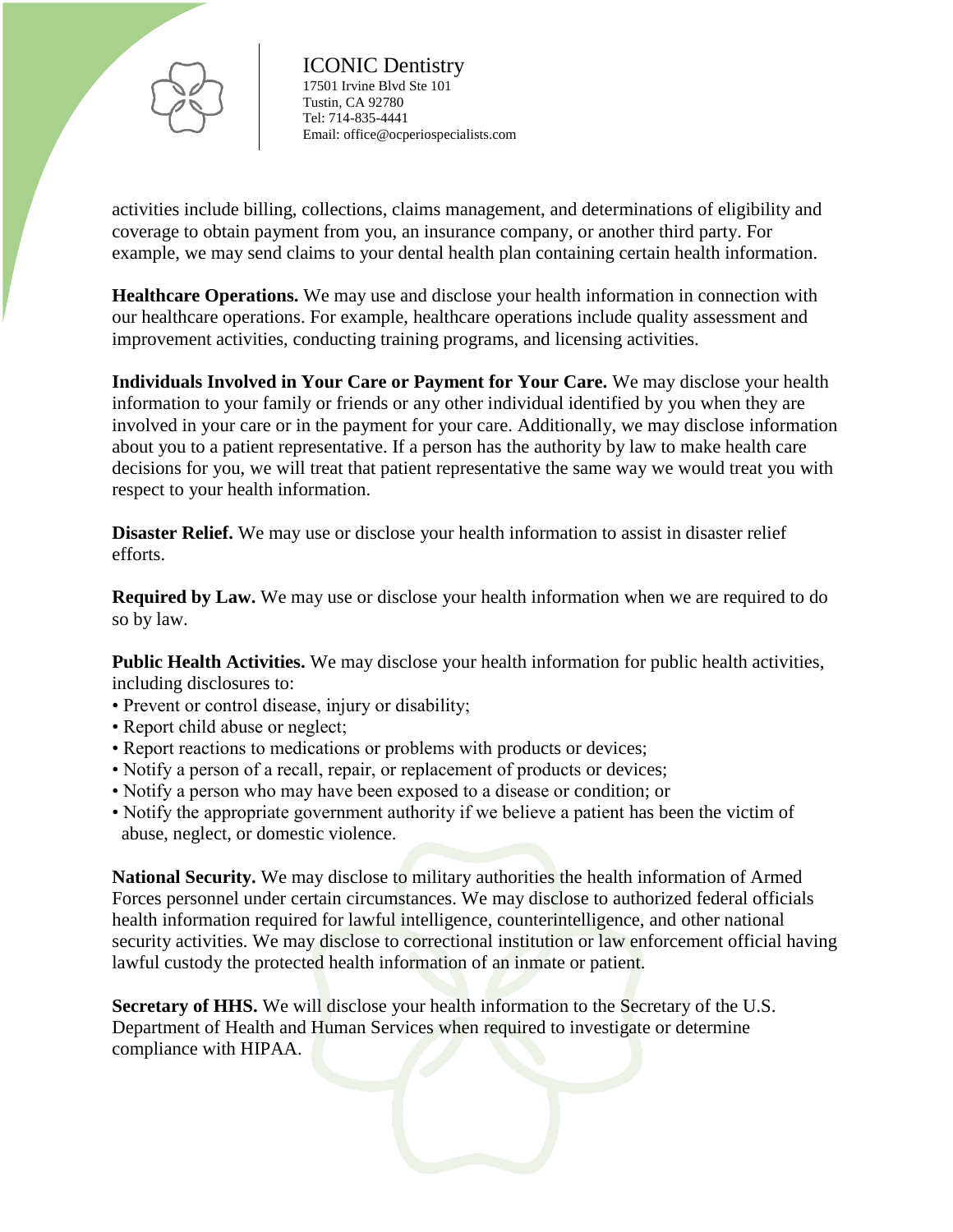

**Worker's Compensation.** We may disclose your PHI to the extent authorized by and to the extent necessary to comply with laws relating to worker's compensation or other similar programs established by law.

**Law Enforcement.** We may disclose your PHI for law enforcement purposes as permitted by HIPAA, as required by law, or in response to a subpoena or court order.

**Health Oversight Activities.** We may disclose your PHI to an oversight agency for activities authorized by law. These oversight activities include audits, investigations, inspections, and credentialing, as necessary for licensure and for the government to monitor the health care system, government programs, and compliance with civil rights laws.

**Judicial and Administrative Proceedings.** If you are involved in a lawsuit or a dispute, we may disclose your PHI in response to a court or administrative order. We may also disclose health information about you in response to a subpoena, discovery request, or other lawful process instituted by someone else involved in the dispute, but only if efforts have been made, either by the requesting party or us, to tell you about the request or to obtain an order protecting the information requested.

**Research.** We may disclose your PHI to researchers when their research has been approved by an institutional review board or privacy board that has reviewed the research proposal and established protocols to ensure the privacy of your information.

**Coroners, Medical Examiners, and Funeral Directors.** We may release your PHI to a coroner or medical examiner. This may be necessary, for example, to identify a deceased person or determine the cause of death. We may also disclose PHI to funeral directors consistent with applicable law to enable them to carry out their duties.

**Fundraising.** We may contact you to provide you with information about our sponsored activities, including fundraising programs, as permitted by applicable law. If you do not wish to receive such information from us, you may opt out of receiving the communications.

#### **OTHER USES AND DISCLOSURES OF PHI**

Your authorization is required, with a few exceptions, for disclosure of psychotherapy notes, use or disclosure of PHI for marketing, and for the sale of PHI. We will also obtain your written authorization before using or disclosing your PHI for purposes other than those provided for in this Notice (or as otherwise permitted or required by law). You may revoke an authorization in writing at any time. Upon receipt of the written revocation, we will stop using or disclosing your PHI, except to the extent that we have already taken action in reliance on the authorization.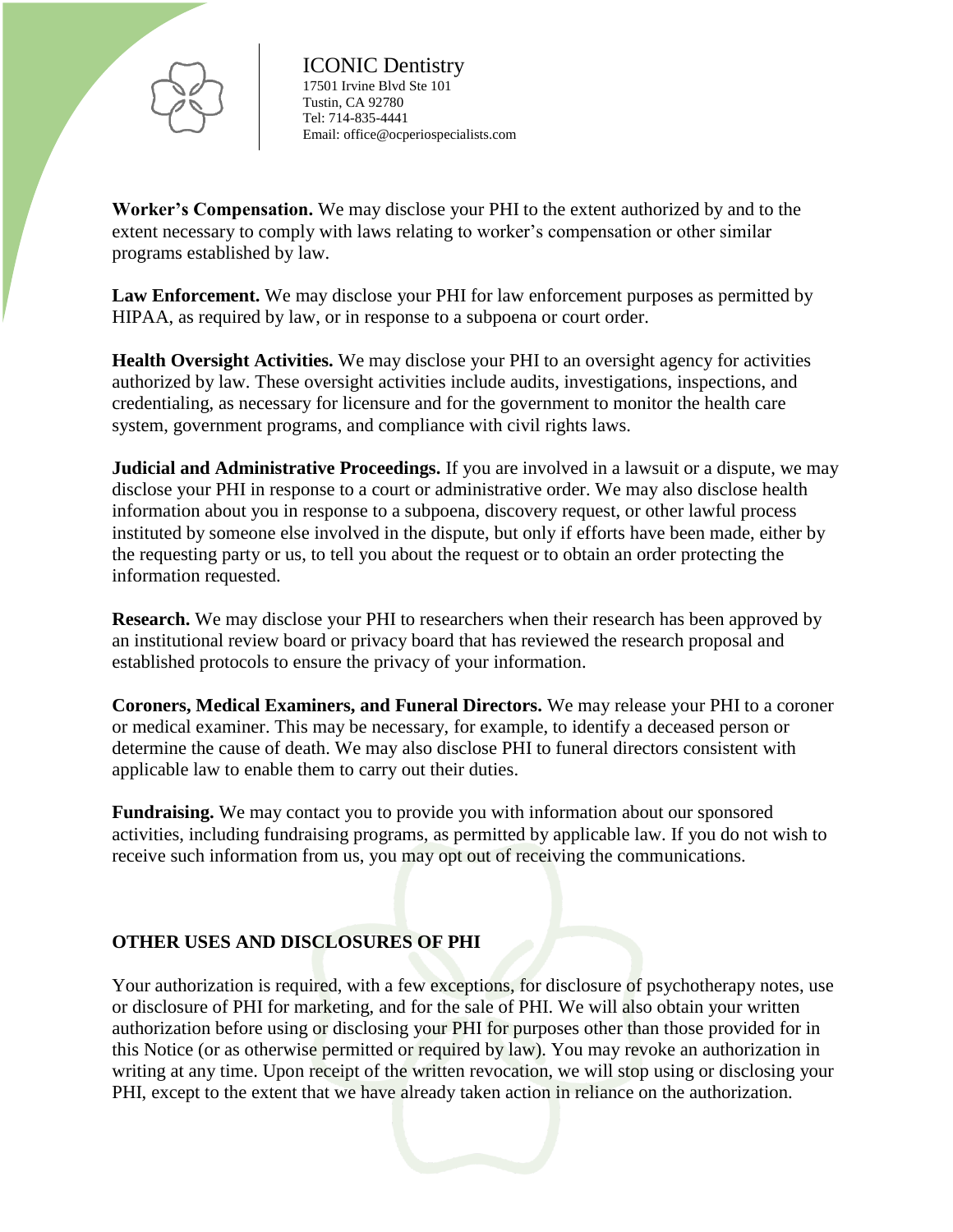# ICONIC Dentistry

17501 Irvine Blvd Ste 101 Tustin, CA 92780 Tel: 714-835-4441 Email: office@ocperiospecialists.com

### **YOUR HEALTH INFORMATION RIGHTS**

**Access.** You have the right to look at or get copies of your health information, with limited exceptions. You must make the request in writing. You may obtain a form to request access by using the contact information listed at the end of this Notice. You may also request access by sending us a letter to the address at the end of this Notice. If you request information that we maintain on paper, we may provide photocopies. If you request information that we maintain electronically, you have the right to an electronic copy. We will use the form and format you request if readily producible. We will charge you a reasonable cost-based fee for the cost of supplies and labor of copying, and for postage if you want copies mailed to you. Contact us using the information listed at the end of this Notice for an explanation of our fee structure.

If you are denied a request for access, you have the right to have the denial reviewed in accordance with the requirements of applicable law.

**Disclosure Accounting.** With the exception of certain disclosures, you have the right to receive an accounting of disclosures of your health information in accordance with applicable laws and regulations. To request an accounting of disclosures of your health information, you must submit your request in writing to the Privacy Official. If you request this accounting more than once in a 12-month period, we may charge you a reasonable, cost-based fee for responding to the additional requests.

**Right to Request a Restriction.** You have the right to request additional restrictions on our use or disclosure of your PHI by submitting a written request to the Privacy Official. Your written request must include (1) what information you want to limit, (2) whether you want to limit our use, disclosure or both, and (3) to whom you want the limits to apply. **We are not required to agree to your request except in the case where the disclosure is to a health plan for purposes of carrying out payment** or health care operations, and the information pertains solely to a health care item or service for which you, or a person on your behalf (other than the health plan), has paid our practice in full.

**Alternative Communication.** You have the right to request that we communicate with you about your health information by alternative means or at alternative locations. You must make your request in writing. Your request must specify the alternative means or location, and provide satisfactory explanation of how payments will be handled under the alternative means or location you request. We will accommodate all reasonable requests. However, if we are unable to contact you using the ways or locations you have requested we may contact you using the information we have.

Amendment. You have the right to request that we amend your health information. Your request must be in writing, and it must explain why the information should be amended. We may deny